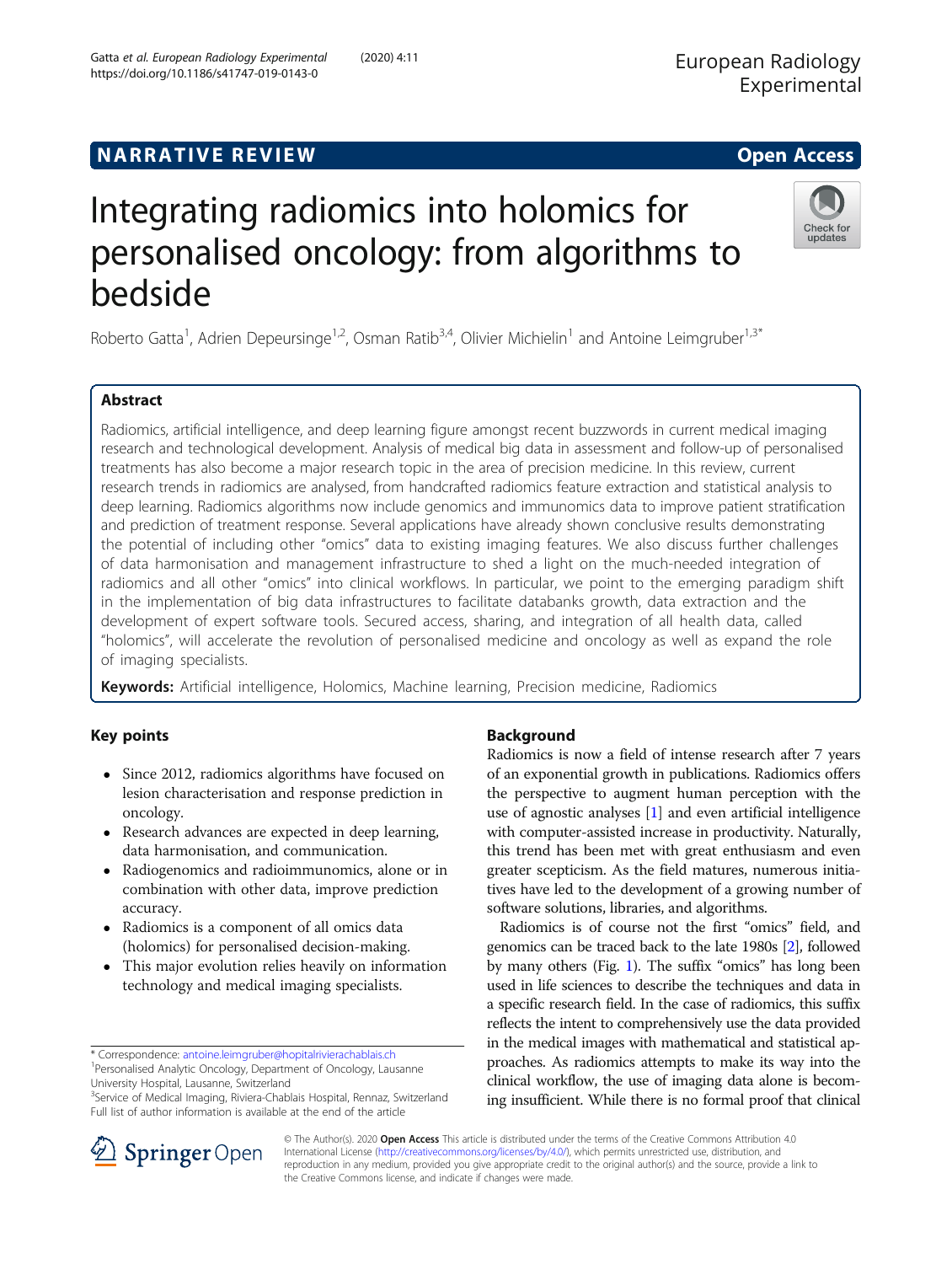<span id="page-1-0"></span>

decisions based on the combination of imaging and other "omics" data have an impact on clinical outcome, there is no reason to limit the scope of algorithms. This approach is similar to clinical practice, where all available data about a particular patient and previous knowledge from other cases are aggregated in the decision process. Radiomics-based algorithms may hence combine genomics, immunomics or other clinical data to improve diagnostic accuracy.

In an ambitious paradigm shift, radiomics may further be integrated as a component of a comprehensive software system for clinical decision support combining all "omics" and clinical data into a "holomics" approach ("holo" meaning "whole" in classical Greek), similarly to systems biology in experimental research [[3,](#page-7-0) [4\]](#page-7-0).

Widespread adoption of radiomics in the clinical decision process has been elusive despite a crucial need for prediction of treatment response and therapy management in the era of personalised medicine. With the development of large health networks and personalised health initiatives, the clinical data flow is rapidly expanding beyond what individual physicians can handle. Through their growing expertise in complex algorithms, big data management, and data harmonisation, medical and information technology imaging specialists are now key for the integration of radiomics and holomics in the clinical workflow of hospitals and health networks (Fig. [2](#page-2-0)).

This review summarises current research on radiomics with a focus on standardisation strategies developed to ensure reproducibility between studies, machines and centres. It also discusses biobanks and personalised medicine initiatives in order to illustrate the steps required for the integration of radiomics into holomics and, ultimately, into clinical workflows.

# Research trends in radiomics

# Publication trend

Radiomics aims to capture the informative content hidden in medical images, overcoming the limitations of the human eyes and human cognitive patterns: the rationale is that medical images (anatomical, functional, or metabolic) can carry information about the physiological

response to cancer and therapy stress  $[1]$  $[1]$ . The wealth of relevant information provided by medical images is key in decision-making and follow-up of treatment response. The ability to extract more quantitative data from medical images will reinforce the position of medical imaging in clinical decision-making and patient management.

Medical and information technology imaging specialists have produced a number of algorithms, statistical analyses, and models, fuelling an exponential growth in the number of publications since 2012 (Fig. [3](#page-3-0), Additional file [1](#page-7-0): Table S1). These have gradually become more complex and study more diverse pathologies, modalities, and applications.

While radiomics make their way into clinical workflows, large or even dynamically growing prospective patient cohorts are required to reach the level of robustness and precision needed to be adopted by clinicians (Fig. [4\)](#page-3-0). To better understand these challenges, it is important to grasp the workflow of radiomics, as well as the variety of algorithms and analytical models currently under development.

### Handcrafted radiomics techniques in radiomics research

The current state-of-the-art approach in radiomics relies on a relatively conventional image analysis workflow, which is referred to as "handcrafted" radiomics based on four successive processing tasks  $[5]$  $[5]$ : (1) image acquisition/reconstruction, (2) image segmentation, (3) feature extraction and quantification, and (4) feature selection/ statistical analysis. In handcrafted radiomics, image features are known and are selected depending on their correlation with clinical outcome.

Image acquisition (step 1) and image segmentation (step 2) have been a lesser focus of radiomics publications. However, the risk of bias and potential lack of reproducibility of algorithms across different machines, protocols, and sites are well recognised  $[6-9]$  $[6-9]$  $[6-9]$  $[6-9]$ and standardisation issues are further discussed in the next section.

Feature extraction (step 3) in handcrafted radiomics has established several techniques based, for example, on image morphology, histograms, textures, wavelet, or fractal techniques, with their application in original works reviewed in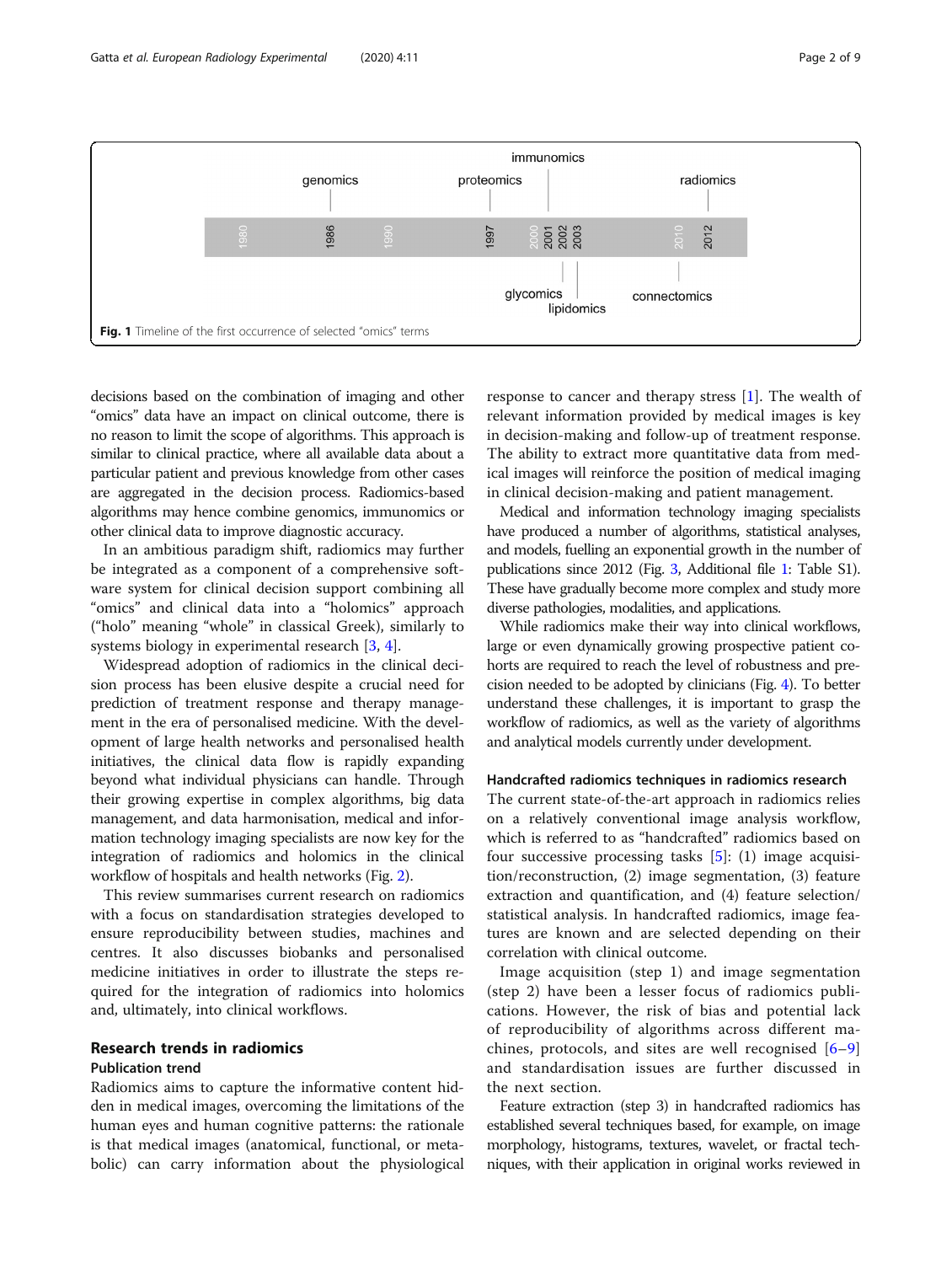<span id="page-2-0"></span>

detail by Avanzo et al. [\[10\]](#page-7-0). In the same review, the authors showed that statistical analysis/feature selection (step 4) has not reached a disease-specific or technical consensus on feature selection strategies, predictive models and performance estimation techniques. Linear regression models were shown to be more frequently used, which can be explained by more simple models providing graphical results (nomograms) [[11\]](#page-7-0), and a similar trend is noted in a 2019 sample of publications analysed (Additional file [1](#page-7-0): Table S2). Avanzo et al. [[10\]](#page-7-0) further identified limitations of radiomics related to the size of the cohorts, and issues of standardisation and benchmarking, which are discussed in the next paragraphs.

## The emerging role of deep learning

Deep learning radiomics (DLR) can be applied to any aspect of the workflow described above. Many studies use DLR to either automatically identify or extract features (step 3). In other instances, a classical handcrafted radiomics approach extracts features so that a DLR algorithm can select them (step 4). Single artificial neural networks (ANN) can perform both tasks [[5\]](#page-7-0).

DLR is based on a subtype of machine learning technique based on ANN with a high number of interconnected layers. Given a training set, such networks can autonomously build image filters and extract image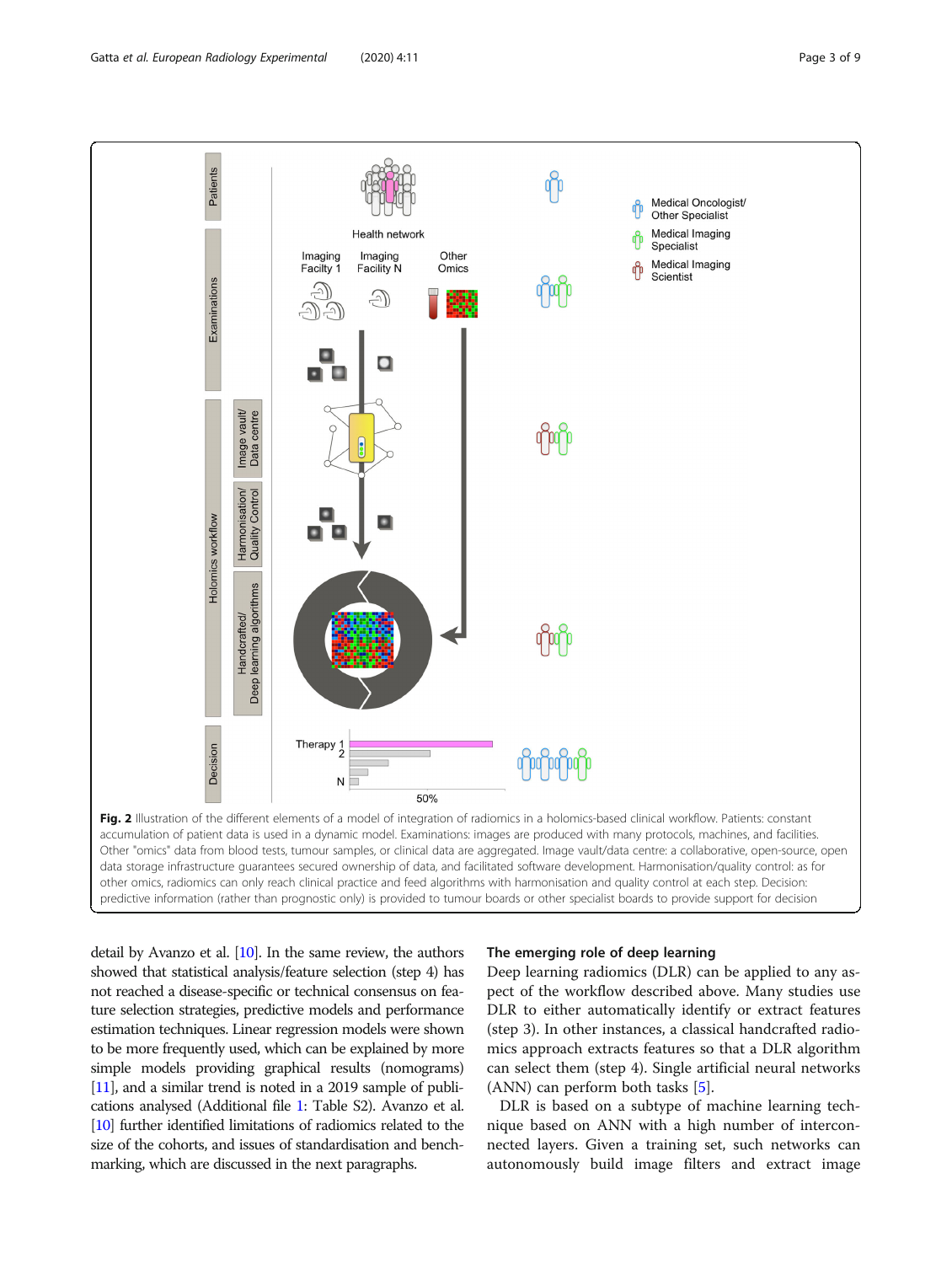2012 with a slowdown in early 2019

a

 $\mathbf b$ 

Retrospective

Lesion characterisation

Response prediction

Prospective Review

Screening

Toxicity

features for classification without the need to predetermine (handcraft) them. In the field of medical imaging, several applications have already been successfully designed, for example, in detecting lung nodules [\[12](#page-7-0)] or in building computed tomography images from magnetic resonance images for the purpose of positron-emission tomography (PET) attenuation correction [\[13](#page-7-0)].

These multi-layer ANN are often convolutional (cANN) or recurrent (rANN) and, after training, produce image filters and features in a much higher number than other techniques. The major challenge of deep learning algorithms in radiomics is however the need for a higher number of observations (patients) than in many handcrafted radiomics studies.

However, once trained, a deep learning algorithm can be extremely fast and accurate [\[5](#page-7-0)]. Recently, Xu et al. [[14](#page-7-0)] have developed a model based on a cANN and a rANN for overall survival prognosis in non-small cell lung cancer using a seed point tumour localisation instead of a classical segmented contour. The authors analysed how the tumour evolved during the time, exploiting several successive computed tomography scans acquired at different time points (pre-treatment, 1, 3, and 6 months after radiation therapy). Algorithms that can include multiple imaging time points are a key step to bring radiomics to the bedside and into personalised oncology data streams.

 $\Box$  2018

 $\Box$  2019



50%

 $\mathbf c$ 

 $0 - 49$ 

 $50 - 99$ 

100 - 199

 $200 - 499$ 

<span id="page-3-0"></span>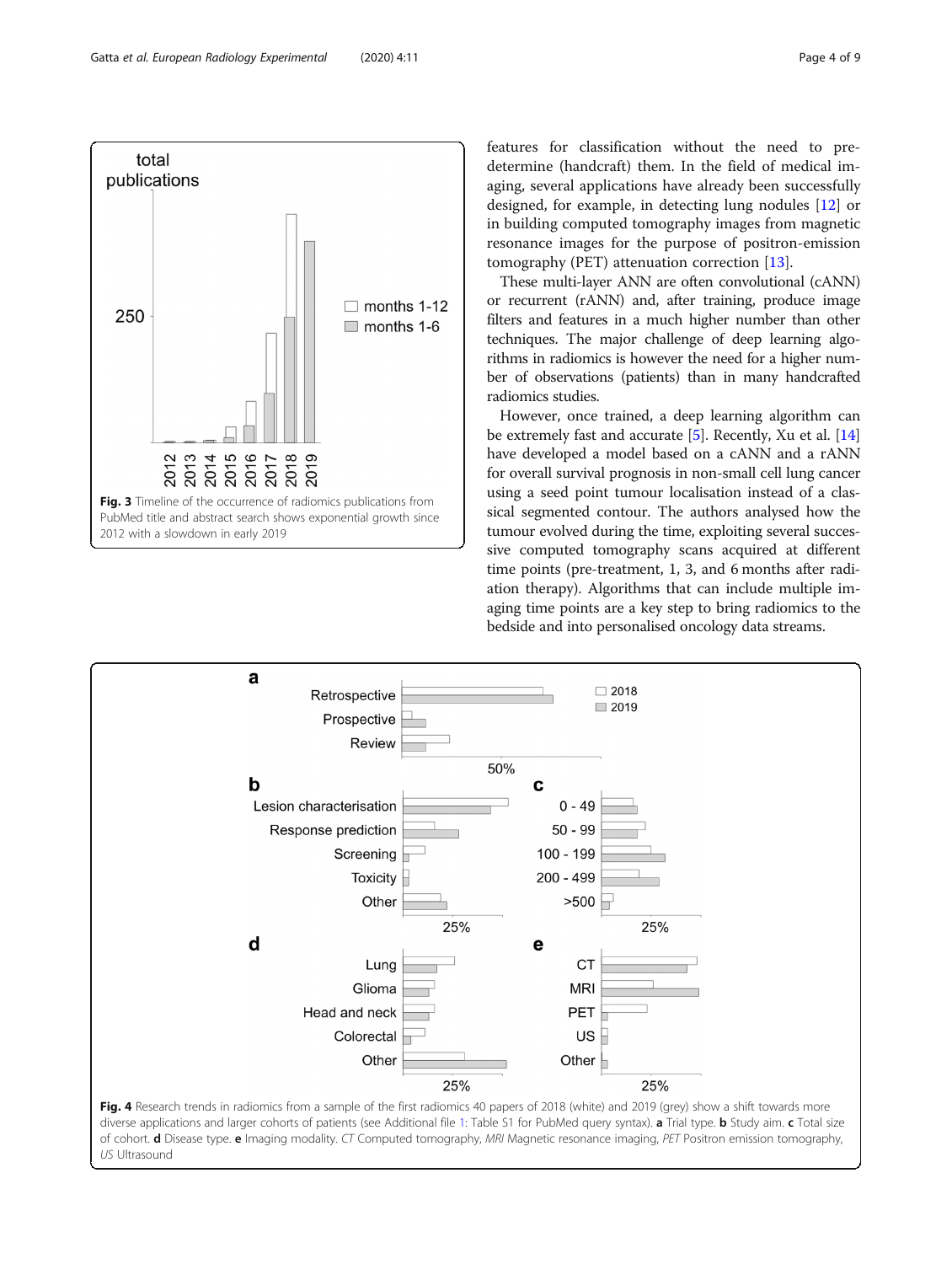# Protocol standardisation in radiomics feature extraction

A fundamental aspect of radiomics is the capability of extracting quantitative image features (QIFs). QIFs are measures computed directly from the voxel values (intensity) and their spatial organisation (shape and texture). When compared to human-based visual analysis and semantic (*i.e.*, text) features, the main advantage of OIFs is to yield more objective and reproducible image analysis. However, this advantage comes with the following two challenges.

First, small changes in voxel values can lead to strong variation in values of QIFs, which in turn can modify the output of the associated predictive model and lead to inadequate classification.

Second, the definition, implementation and semantic grouping of QIFs can vary between scanners, studies, and software, which hinders the interoperability of QIFs and their interpretation [\[15\]](#page-7-0). These aspects are of particular importance for the integration of radiomics in clinical workflows. Both individual patients and patient cohorts may be managed in multiple centres and may benefit from medical imaging from different scanners and different imaging protocols.

The impact and potential solution to address the two aforementioned challenges are hence of particular interest.

#### Standardisation of feature definition

The very first aspect of standardisation is to establish a common reference of the definitions of every QIFs. Second, it must be ensured that distinct software implementation of the same QIF will provide the same measure for a given input. To address these two aspects, the Image Biomarker Standardisation Initiative (IBSI) did a remarkable and exhaustive effort, where the QIF definitions are organised in a reference manual [[6](#page-7-0)]. In addition, the IBSI defined a systematic benchmarking of radiomics software using synthetic and patient-based reference images, which allowed to achieve consensus for most QIFs, but often after several iterations of discussions, debug and re-implementation, showcasing the importance of the initiative. The description and benchmarking were not limited to QIFs, but also to image pre-processing and interpolation steps. Since most radiomics software and researchers joined the IBSI since September 2016, it will have a significant impact on the reproducibility of future radiomics studies and the interoperability of QIF extraction algorithms.

# Impact of imaging protocol on QIFs: towards standardisation and invariance

Imaging protocols relate to image acquisition and reconstruction and are depending on many factors including disease, anatomical regions and manufacturers and user preferences. Expert image readers are able to quickly adapt to changes in image quality and reconstruction parameters. However, because QIFs are computed from raw voxel values, changing acquisition protocols will have a direct influence on the extracted quantitative measures. This can be simply illustrated with the maximum standardised uptake value  $(SUV_{max})$ , which measures the maximum uptake in PET imaging and was identified in many radiomics studies as an important biomarker  $[16, 17]$  $[16, 17]$  $[16, 17]$  $[16, 17]$  $[16, 17]$ . SUV<sub>max</sub> will vary significantly based on the post-reconstruction smoothing of PET images (e.g., Gaussian filtering), which deteriorates the generalisation performance of a  $\text{SUV}_{\text{max}}$ -based radiomics model between imaging centres using different reconstruction protocols. Although achieving consensus protocols across all imaging departments and manufacturers is still unrealistic today, systematic studies of their impact on feature values are crucial to determine the deployment success of radiomics-based clinical models.

Traverso et al. [\[18\]](#page-8-0) reviewed 41 studies focusing on repeatability and reproducibility of QIFs. Repeatability is defined as QIF stability when imaging the same subject (or phantom) over time and is often associated with the test-retest methodology [\[19](#page-8-0)]. Reproducibility addresses the stability of QIFs across imaging conditions (protocol, manufacturer) and is therefore more general than repeatability. The survey revealed that although no consensus could be found regarding the most repeatable and reproducible features, intensity (also called first-order) features were in general more reproducible than shape and textural QIFs.

As a further step towards reproducibility, several efforts focused on developing QIF transformations to achieve invariance to imaging protocols. A notable example is the use of the Combat method (initially developed in the context of genomics to remove machine and time variability in microarray data using Bayesian statistics [[20](#page-8-0)]) to successfully standardise PET radiomics [\[21\]](#page-8-0). Neural networks and deep learning techniques such as generative adversarial networks were used in [\[22\]](#page-8-0) to learn QIF transforms that makes them independent to scanner manufacturers and protocols. The transforms were learnt based on the Credence Cartridge Radiomics (CCR) physical phantom and associated dataset resulting from scanning with various imaging conditions. This radiomics-specific imaging phantom is made of 10 cartridges filled with various materials leading to a wide range of values of radiomics features [\[23](#page-8-0)].

# Integration of omics data with radiomics algorithms

While a definitive proof that combining all omics information can result in better precision in predicting clinical outcome is not easily achievable, it is important to note that this approach is commonly used in patient management: physicians gather available information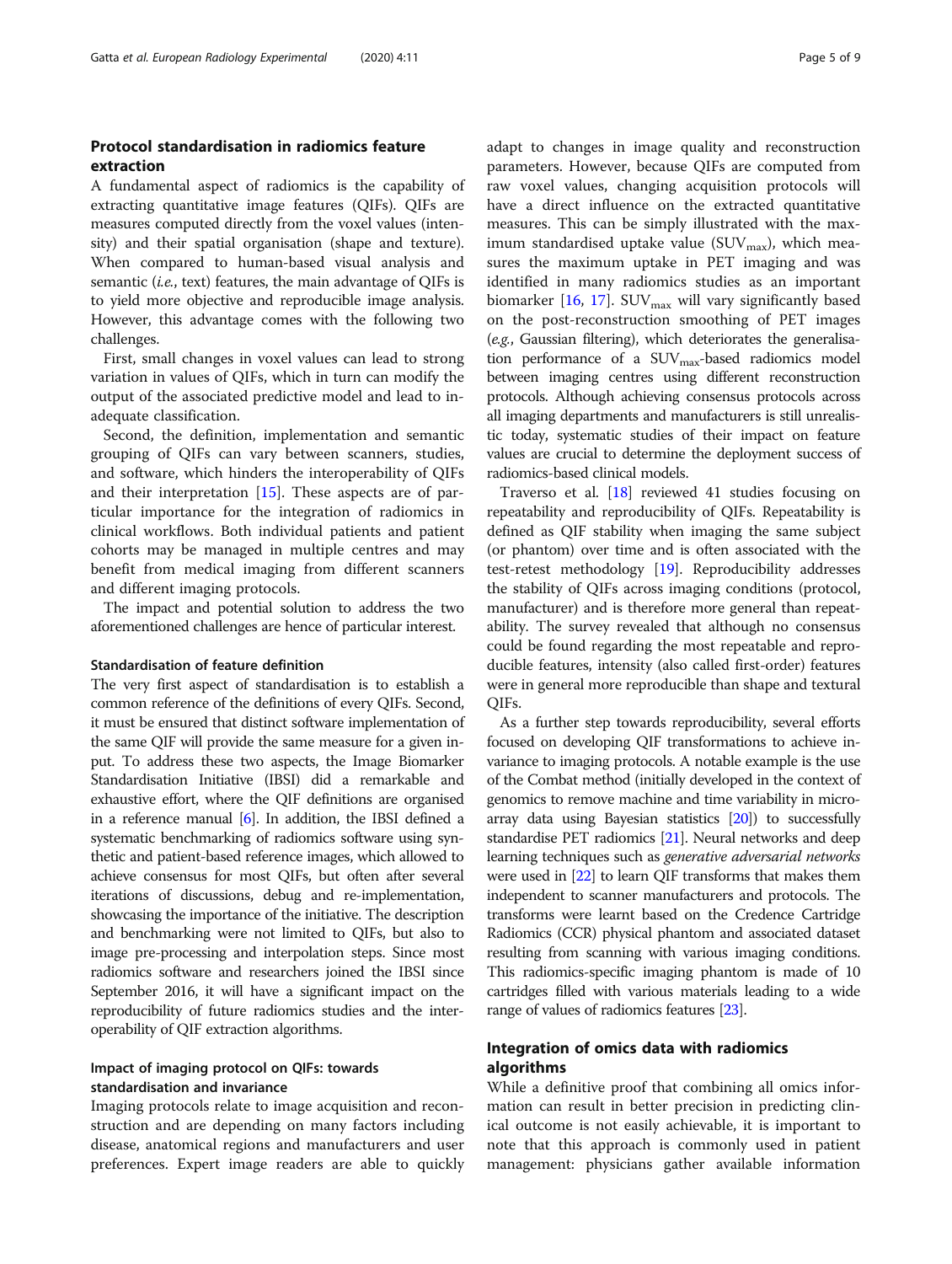from various diagnostic and examination techniques prior to devising a specific patient management plan.

Similarly, radiomics has witnessed an evolution from an initial focus on lesion identification (such as malignant versus non-malignant lesions) and prognosis  $(i.e.,$  assessing disease but not therapy). In more recent algorithms, genomic or immunomic features are used to address treatment selection or response *(i.e.*, predictive rather than prognostic) and to improve prediction of clinical outcomes (such as overall survival or toxicity) [\[24,](#page-8-0) [25\]](#page-8-0). These approaches can be described specifically as radiogenomics, respectively radioimmunomics. Furthermore, the term holomics is used to refer to more ambitious strategies where radiomics is one component of all "omics" axes used for clinical management in precision medicine strategies [\[26](#page-8-0)].

#### Radiogenomics

The pioneer work of Gevaert et al. in 2012 opened the field of radiogenomic by studying the correlation of gene clusters with radiomics features in 26 non-small cell lung cancer [\[27\]](#page-8-0). The following year, Aerts et al. published one of the earliest studies correlated with genetic information [[28](#page-8-0)]. In this milestone publication, the inclusion of more than 1,000 patients with lung or head and neck cancer led to a four-feature prognostic score. Interestingly, prognostic capability of the signature was maintained between tumour subtypes and in particular regardless of human papillomavirus (HPV) status of head and neck tumours. Gene-set enrichment analysis was used to correlate (and not predict) each feature with gene expression, inferring for example a relationship between tumour heterogeneity on imaging and cellular proliferation.

More recently, Digumarthy et al. showed that the combination of clinical, imaging and radiomics features can separate epidermal growth factor receptor mutant from wild-type lung adenocarcinoma with high accuracy [\[29](#page-8-0)]. The technical survey published in 2017 by Incoronato et al. explored the status of radiomics research on the correlation and/or prediction of genomic characteristics in 55 original research publications [\[25](#page-8-0)]. Incoronato et al. showed that correlation models were twice most frequent and that they were heavily reliant on statistical methods rather than machine learning with a majority of canonical standard models (Wilcoxon, chi-squared, Fisher's test, Kruskal-Wallis), of canonical correlation techniques (Spearman, Pearson) and linearregression based techniques (linear-regression, logistic regression, etc.). Deep learning approaches have also shown successes in predicting gene expression and mutation status in gliomas [\[30](#page-8-0)–[32](#page-8-0)].

This field remains in constant expansion and further reviews such as Pinker et al. and El Naqa et al. analyse the current state of the art in multiple cancers combining radiomics with single nucleotide polymorphisms, copy number variations and gene expression amongst others [\[33,](#page-8-0) [34\]](#page-8-0).

#### Radioimmunomics

Immune checkpoint modulation and other immunotherapies have significantly increased therapeutic options in oncology and lead to a need for better predictive tools for therapy management decisions and better response followup [\[35\]](#page-8-0). The recent field of radioimmunomics is expected to further develop in the future. In current publications, the work of Sun et al. is of particular interest. The team developed a predictive radiomics model focusing of immunomics (CD8, cell infiltration in solid tumours) and subsequent response to immune checkpoint therapy (anti-PD-1 or anti-PD-L1) [\[36\]](#page-8-0). Interestingly, this retrospective work on four cohorts of above 100 patients each did not restrict itself to a single tumour histology but used databases of patients with solid tumours. It used computed tomography images to build a radiomics biomarker of CD8 cells infiltration (using transcription of CD8B ribonucleic acid in biopsy samples) which showed prediction power for response to immunotherapy. This handcrafted radiomics study was based on machine learning (not deep learning) using a linear elastic-net model with 78 radiomics and six additional features (peak voltage and five binary location variables).

#### Data heterogeneity in holomics

The challenge of data heterogeneity becomes critical when combining radiomics approaches with genomic or immunomic data or when building holomics workflows. The data contained in an imaging study (voxels values, protocols, series, etc.) is neither numerical  $(i.e., a single continuous$ number) nor categorical (i.e., positive versus negative, low versus moderate versus high). Many radiomics strategies are based on statistical methods in order to reduce the dimensionality of image data by focusing on individual continuous numerical variables (i.e., the features themselves). In deep learning, popular techniques such as convolutional ANN (cANN) are able to acquire in input the whole image, exploit the informative content of the pixel/voxel proximity, and automatically build representative image features and filters to reduce the noise due to signal ratio. However, cANN have been developed specifically for images and incorporating individual numerical or categorical variables (ECG signals, lab tests, pathology results) adds further complexity. More recently, ensemble learning has been introduced to combine several predictors that use different data types [\[37,](#page-8-0) [38](#page-8-0)]. Ensemble learning is widely adopted in other domains (e.g., information retrieval, where a meta-predictor is built by voting on different predictors [[39](#page-8-0)]).

# Big data challenges for precision medicine Challenges of health and imaging biobanks

The developments of imaging biobanks and cloud-based data storage services have radically changed the way in which communication and data management are dealt with. Online storage of medical images is not new; several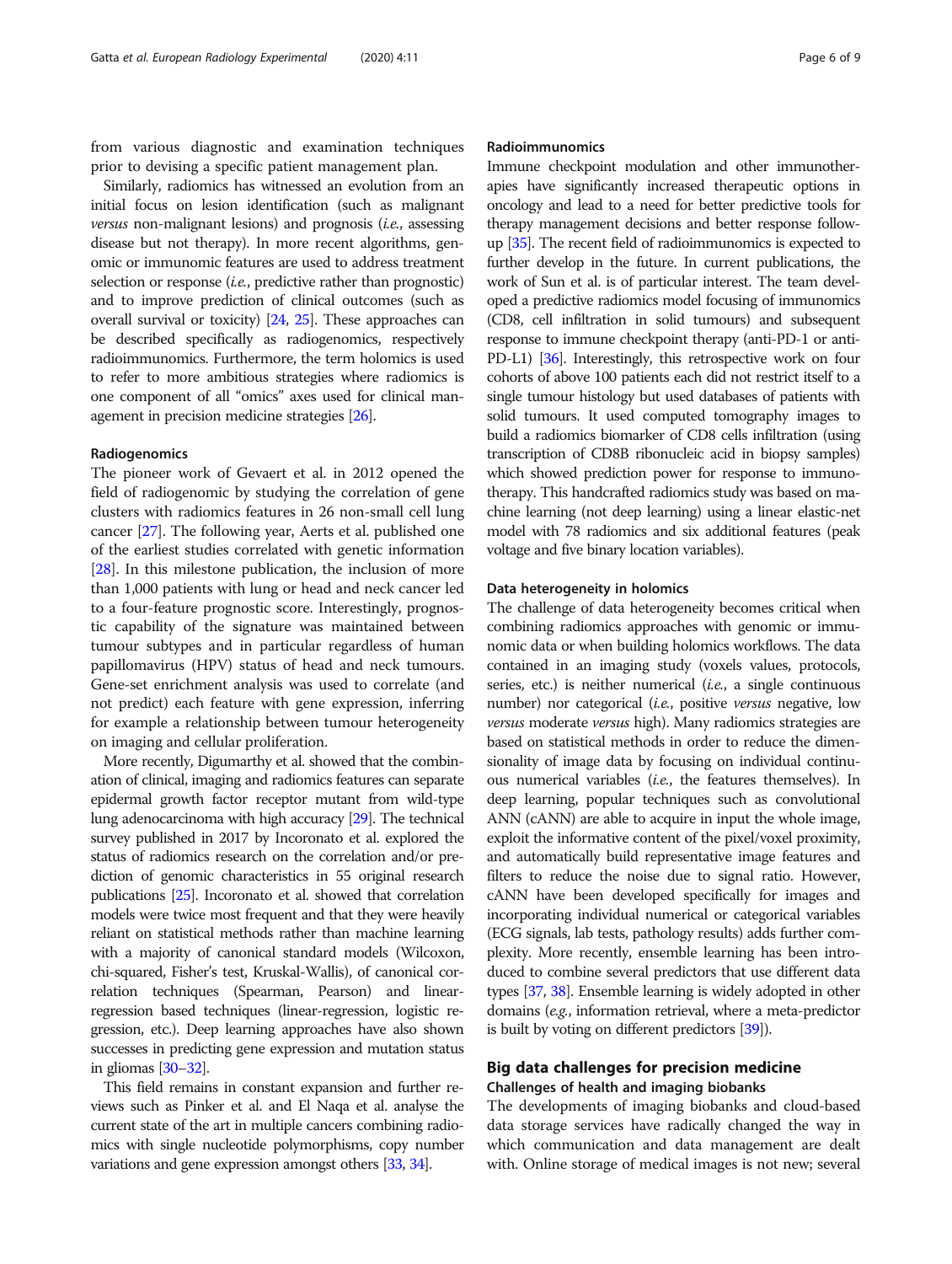vendors have offered such services for decades already as part of their commercial solutions [\[39,](#page-8-0) [40](#page-8-0)]. Recently, a major change is the emergence of widely accessible and attractive services at a very low cost. These developments face more hurdles in medical applications, due to strict regulations and guidelines for patient confidentiality and data security.

The wealth of data acquired in clinical routine these days is overwhelming and has not been apprehended yet; medical images are no exception.

A crucial limiting factor in the development of radiomics for large and open cohorts in order to be applicable in clinical workflows is the lack of open and collaborative infrastructure collecting constantly structured and well-documented imaging data [[41](#page-8-0)]. Restrictive regulatory constraints and data protection rules further prevent the usage and exploitation of medical data without formal patient approval. Overall, the walls between medical institutions, medical records, and all clinical data repositories have remained despite multiple initiatives from individual institutions, professional societies, and private corporations to facilitate the accessibility to the data. Data extraction and anonymisation for open-access databanks is indeed still very limited [[42](#page-8-0)].

Recent years have seen the development of international consortia and networks to facilitate sample collection and distribution to allow access to precious biomaterials and medical data from patients [\[43](#page-8-0)]. Such repositories should provide open access to carefully curated and annotated data. These initiatives however face many challenges that have been long-recognised and theorised [[44](#page-8-0), [45\]](#page-8-0). He identified the key restrictions to the development of an open repository to harbour radiomics tools and computer-aided personalised medicine.

Despite these initiatives, many hurdles remain. Data collection is complex due to institutional, infrastructure and regulatory issues. Further, ownership of data by the source institution and the patient is not guaranteed from data collection to utilisation, in particular as data itself may be considered the source of value. This issue is a major difficulty to reach broad acceptance and clinical application. We hypothesise that it may be circumvented by adopting open source and open data architectures as these systems benefit from wide acceptance. Finally, as databases grow, software tools that incorporate new data need to be developed, in particular based on deep learning approaches within environments that facilitate software development.

## Initiatives for precision medicine

In parallel, there is a significant attempt by national authorities and private initiatives to channel the amount of data to better predict disease occurrence and behaviour, guide therapy management, and predict outcome.

Amongst these, notably the National Institute for Health (NIH) has launched the "All of Us" research programme aiming at accumulating data on over a million participants. Further research initiatives in the USA towards precision medicine in oncology have been developed in the past decade by the National Cancer Institute. The NCI initiative has designated cancer imaging as one of the four principal axes of this initiative along translational research, genomics and immunomics.

Switzerland has initiated a nationwide initiative for the support and development of personalised medicine called the "Swiss Personalized Health Network" [[46](#page-8-0)] aimed at the harmonisation and deployment of large networks of information technology infrastructures and data repository for future support of artificial intelligence and computer-aided medical decisions and personalised patient management. Notably, within this initiative, a global ethics approval across adopted by each Swiss university hospital is being implemented [\[47](#page-8-0)].

Amongst several initiatives currently underway to sustain the development of such networks, a new platform is being specifically designed for hosting and sharing medical imaging data for the implementation of machine learning and radiomics tools. This open platform, called KHEOPS [[48\]](#page-8-0), offers a flexible solution for storing, sharing and viewing medical images. KHEOPS is an opensource project with the source code available on GitHub which provides the framework for secure and flexible management of extensive collections of digital images in open and scalable infrastructure for storage, communication, wide distribution, processing, and analysis of this data. In an intermediate step to circumvent data ownership and privacy issues, initiatives to federate research centres around multiple data sources and data types (including images) are already established, such as VATE [[49\]](#page-8-0) and EuroCAT [\[50](#page-8-0)]. As opposed to KHEOPS, these are based on distributed learning, where each institution maintains a databank and only shares data aggregation.

## Conclusions

With the development of radiomics as a mainstream research field, major efforts have been undertaken in the development of new algorithms. In recent years, radiogenomics, radioimmunomics, or other clinical data have been used to increase predictive capacity and accuracy. Concerted efforts and initiatives aiming for data harmonisation between imaging protocols, scanners and imaging devices as well as quality control of algorithms being used for feature extraction are also well underway.

As the field has now matured, the shift from individual algorithms engineered (handcrafted) from finite datasets (i.e., patient cohorts) to open tools that dynamically integrate the constant inflow of medical data is paramount. However, reaching this goal has so far remained elusive,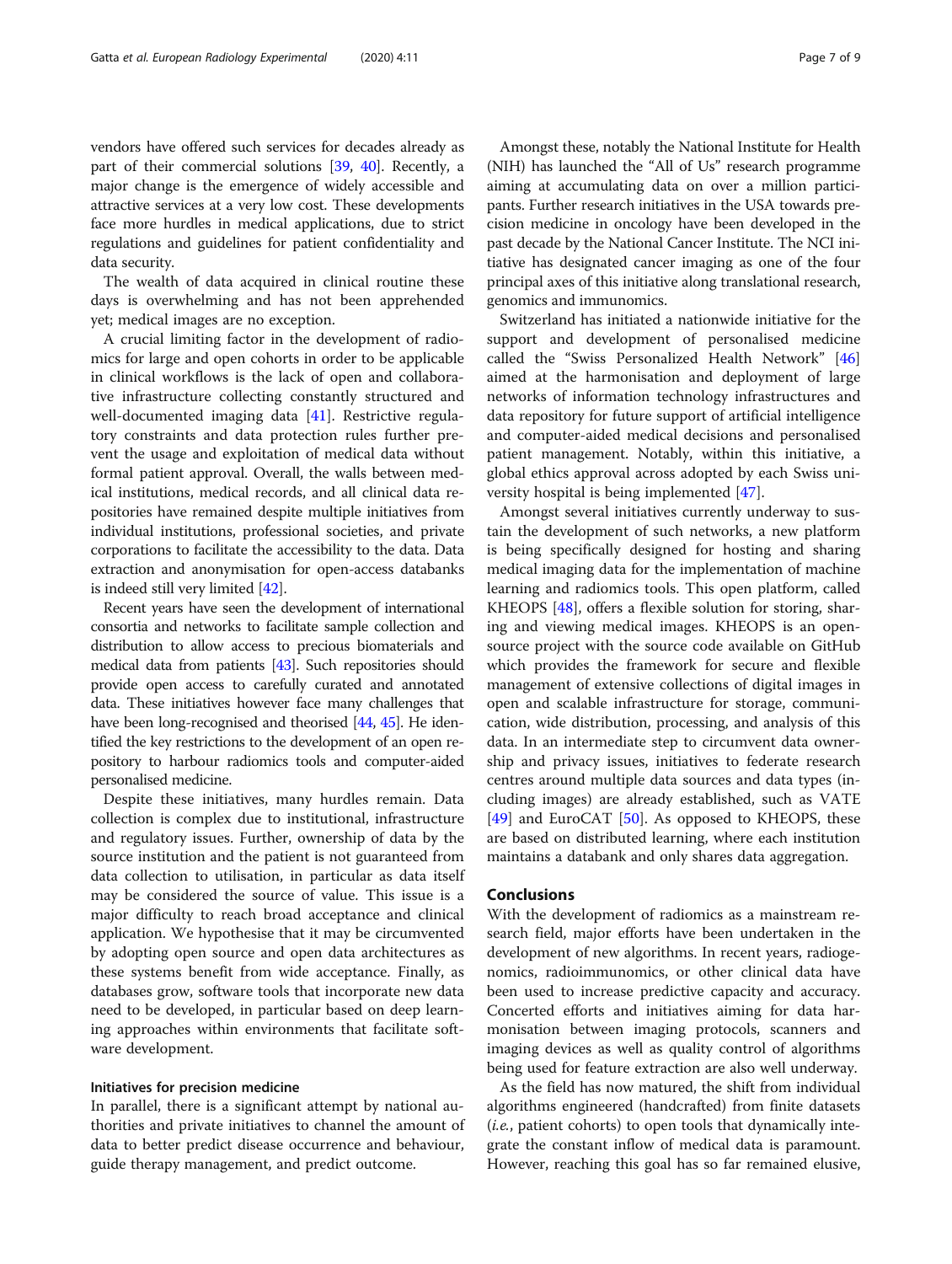<span id="page-7-0"></span>despite many initiatives from institutions, professional societies, manufacturers, and major information technology and Internet corporations.

The time has hence come for a paradigm shift. The imaging and clinical databases can only thrive if data extraction itself is facilitated and if institutional and patient ownership is extended to every stage of data indexing, storage, and analysis. Further, mirroring the dynamic nature that should be adopted by these databases, radiomics, and other software tool development have to be facilitated. The whole environment must embrace full web application programming interfaces, dematerialised data storage, and provide persistent and secure data ownership. We believe that such infrastructure can be achieved with the confidence that offers open source and open data technologies.

It will provide the backbone for thriving, evolutive and collaborative radiomics and holomics tools to ultimately reach clinical workflows. The medical imaging community has the opportunity and responsibility to lead these developments in order for precision medicine based on comprehensive holomics computer-assisted expert systems to mediate a revolution in medical practice and patient management.

## Supplementary information

Supplementary information accompanies this paper at [https://doi.org/10.](https://doi.org/10.1186/s41747-019-0143-0) [1186/s41747-019-0143-0.](https://doi.org/10.1186/s41747-019-0143-0)

Additional file 1: Table S1. Detailed results and syntax of PubMed "radiomics" search. Table S2. Occurrence and category of statistic techniques in radiomics from an arbitrary sample of the 40 first research papers referenced in PubMed in 2019.

#### Abbreviations

ANN: Artificial neural network; cANN: Convolutional artificial neural network; CD8: Cluster of differentiation 8 (CD8 cells, cytotoxic lymphocytes); DLR: Deep learning radiomics; PD-1: Programmed death 1; PD-L1: Programmed death-ligand 1; PET: Positron emission tomography; QIF: Quantitative image features; rANN: Recurrent artificial neural network; SUVmax: Maximum standardised uptake value

#### Acknowledgements

We thank Dr. M. Vallati and Prof. M. Leimgruber for reviewing the manuscript.

#### Authors' contributions

RG and AL wrote the manuscript and collected PubMed data, figures, and references. AD contributed with the protocol harmonisation paragraph. OR and OS contributed to the Big Data challenges for precision medicine paragraph. All authors read and approved the final manuscript.

#### Funding

This work is partly supported by the Swiss National Science Foundation for AD (205320 179069).

#### Availability of data and materials

Not applicable

Ethics approval and consent to participate Not applicable

# Consent for publication

Not applicable

#### Competing interests

The authors declare that they have no competing interests.

#### Author details

<sup>1</sup> Personalised Analytic Oncology, Department of Oncology, Lausanne University Hospital, Lausanne, Switzerland. <sup>2</sup>University of Applied Sciences and Arts Western Switzerland (HES-SO), Sierre, Switzerland. <sup>3</sup>Service of Medical Imaging, Riviera-Chablais Hospital, Rennaz, Switzerland. <sup>4</sup>Department of Medical Imaging, Lausanne University Hospital, Lausanne, Switzerland.

#### Received: 10 June 2019 Accepted: 6 December 2019 Published online: 07 February 2020

#### References

- 1. Lambin P, Rios-Velazquez E, Leijenaar R et al (2012) Radiomics: extracting more information from medical images using advanced feature analysis. Eur J Cancer 48:441–446. <https://doi.org/10.1016/j.ejca.2011.11.036>
- 2. Yadav SP (2007) The wholeness in suffix -omics, -omes, and the word om. J Biomol Tech 18:277
- 3. Diordievic M, Rodic A, Graovac S (2019) From biophysics to 'omics and systems biology. Eur Biophys J 48:413–424. [https://doi.org/10.1007/s00249-](https://doi.org/10.1007/s00249-019-01366-3) [019-01366-3](https://doi.org/10.1007/s00249-019-01366-3)
- 4. Kitano H (2002) Computational systems biology. Nature 14:206–210. [https://](https://doi.org/10.1038/nature01254) [doi.org/10.1038/nature01254](https://doi.org/10.1038/nature01254)
- 5. Afshar P, Mohammadi A, Plataniotis KN, Oikonomou A, Benali H (2018) From hand-crafted to deep learning-based cancer radiomics: challenges and opportunities. IEEE Signal Processing Magazine, 36:132–160 doi: [https://doi.](https://doi.org/10.1109/MSP.2019.2900993) [org/10.1109/MSP.2019.2900993](https://doi.org/10.1109/MSP.2019.2900993)
- 6. Zwanenburg A, Leger S, Vallières M, Löck S (2016) Image biomarker standardisation initiative. Available via arxiv: CoRR abs/1612.07003, [https://](https://arxiv.org/abs/1612.07003) [arxiv.org/abs/1612.07003](https://arxiv.org/abs/1612.07003). Accessed 20 May 2019
- 7. Midya A, Chakraborty J, Gönen M, Do RKG, Simpson (2018). Influence of CT acquisition and reconstruction parameters on radiomic feature reproducibility. J Med Imaging (Bellingham) 5:011020. doi: [https://doi.org/](https://doi.org/10.1117/1.JMI.5.1.011020) [10.1117/1.JMI.5.1.011020](https://doi.org/10.1117/1.JMI.5.1.011020)
- 8. Mori M, Benedetti G, Partelli S et al (2019) CT radiomic features of pancreatic neuroendocrine neoplasms (panNEN) are robust against delineation uncertainty. Phys Med 57:41–46. [https://doi.org/10.1016/j.ejmp.](https://doi.org/10.1016/j.ejmp.2018.12.005) [2018.12.005](https://doi.org/10.1016/j.ejmp.2018.12.005)
- 9. Owens CA, Peterson CB, Tang C et al (2018) Lung tumor segmentation methods: impact on the uncertainty of radiomics features for non-small cell lung cancer. PLoS One 13:e0205003. [https://doi.org/10.1371/journal.pone.](https://doi.org/10.1371/journal.pone.0205003) [0205003](https://doi.org/10.1371/journal.pone.0205003)
- 10. Avanzo M, Stancanello J, El Naqa I (2017) Beyond imaging: the promise of radiomics. Phys Med 38:122–139. <https://doi.org/10.1016/j.ejmp.2017.05.071>
- 11. Zhang Z, Kattan MW (2017) Drawing nomograms with R: applications to categorical outcome and survival data. Ann Transl Med 5:211. [https://doi.](https://doi.org/10.21037/atm.2017.04.01) [org/10.21037/atm.2017.04.01](https://doi.org/10.21037/atm.2017.04.01)
- 12. Ali I, Hart GR, Gunabushanam G et al (2018) Lung nodule detection via deep reinforcement learning. Front Oncol 8:108. [https://doi.org/10.3389/](https://doi.org/10.3389/fonc.2018.00108) [fonc.2018.00108](https://doi.org/10.3389/fonc.2018.00108)
- 13. Han X (2017) MR-based synthetic CT generation using a deep convolutional neural network method. Med Phys 44:1408–1419. [https://doi.org/10.1002/](https://doi.org/10.1002/mp.12155) [mp.12155](https://doi.org/10.1002/mp.12155)
- 14. Xu Y, Hosny A, Zeleznik R et al (2019) Deep learning predicts lung cancer treatment response from serial medical imaging. Clin Cancer Res 25:3266– 3275. <https://doi.org/10.1158/1078-0432>
- 15. Vallières M, Zwanenburg A, Badic B, Cheze Le Rest C, Visvikis D, Hatt M (2018) Responsible radiomics research for faster clinical translation. J Nucl Med 59:189–193. <https://doi.org/10.2967/jnumed.117.200501>
- 16. Nakamura K, Hongo A, Kodama J, Hiramatsu Y (2011) The measurement of SUVmax of the primary tumor is predictive of prognosis for patients with endometrial cancer. Gynecol Oncol. 123:82–87. [https://doi.org/10.1016/J.](https://doi.org/10.1016/J.YGYNO.2011.06.026) [YGYNO.2011.06.026](https://doi.org/10.1016/J.YGYNO.2011.06.026)
- 17. Berghmans T, Dusart M, Paesmans M et al (2008) Primary tumor standardized uptake value (SUVmax) measured on fluorodeoxyglucose positron emission tomography (FDG-PET) is of prognostic value for survival in non-small cell lung cancer (NSCLC): a systematic review and metaanalysis (MA) by the European Lung Cancer Working Party for the IASLC Lung Cancer Staging Project. J Thorac Oncol 3:6–12. [https://doi.org/10.](https://doi.org/10.1097/JTO.0B013E31815E6D6B) [1097/JTO.0B013E31815E6D6B](https://doi.org/10.1097/JTO.0B013E31815E6D6B)